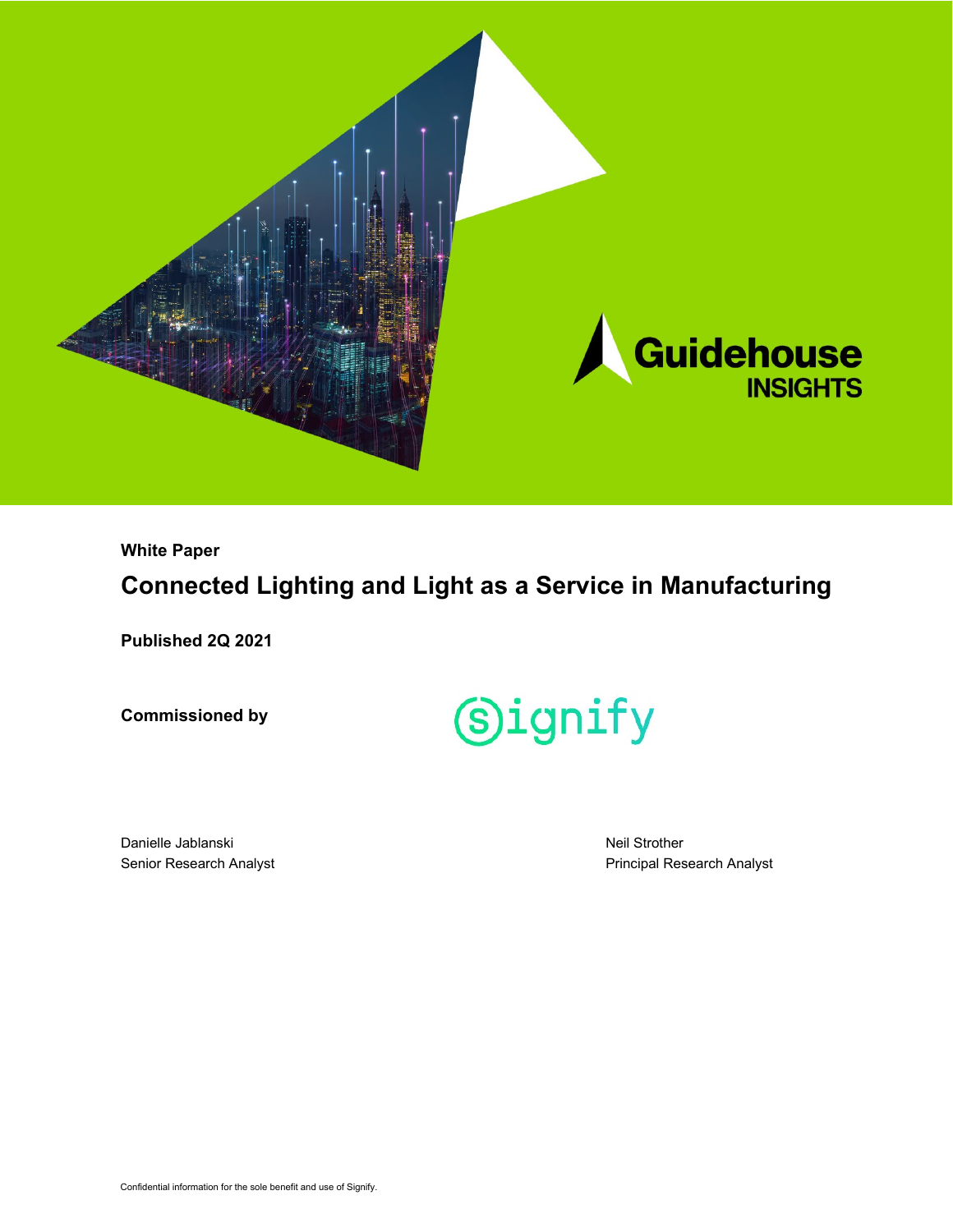

## **Introduction**

Light as a Service (LaaS) is a flexible, performance-based lighting management service that can include connected lighting systems and intelligent controls to optimize usage. Beyond purchase and installation, business models for LaaS incorporate additional maintenance, technical, operational, and financial services. Connected lighting is increasingly being complemented by the installment of upgraded, more efficient lighting fixtures. As energy efficient LEDs continue to have strong market penetration and interest in connected lighting systems grows, LaaS has the potential to promote increased congruent adoption of these technologies. LaaS with additional software capabilities can connect intelligent controls and connected lighting systems to adapt lighting and extract valuable data from each fixture and the lighting installation as a whole. LaaS can range from fulfilling lighting upgrades to installations that include advanced sensors, controls, and network communications to add value to an organization's core mission. Lighting data and software can also be integrated with alternative building control systems and platforms through open APIs, cloud connectivity, or BACnet access, depending on customer needs.

A key challenge of the as a service business model for manufacturing customers is shifting business spending from CAPEX to OPEX. When a manufacturer makes purchases from a CAPEX budget, the expense of the purchases rarely passes to their customer or affects price points. However, unanticipated upgrades and maintenance are more difficult to resource and manage. Replacing assets with services that are routinely budgeted from OPEX lowers the total cost of ownership, making the expense and additional cost savings a cash generating process rather than a resource constraining investment. The business model for LaaS requires spending patterns to shift to allow for the adoption of subscription-based expenditures and third party owned and operated assets. In return, LaaS customers avoid upfront capital costs and reap savings benefits. Hardware installations for connected lighting and LaaS are incorporated into the duration of the contract. Therefore, upfront investments for hardware installations are divided up over the subscription period, eliminating the amount of required expense to replace or install connected lighting systems.

LaaS service contracts have more flexibility than average procurement contracts. When investing in connected lighting and LaaS, customers can build safety and efficiency expectations and requirements into contracts with providers to achieve specific outcomes. Impacts to balance sheets and business outcomes are enhanced when coupling lighting systems and intelligent controls. These can be installed by the same vendor or integrated with other building management systems. However, using the same vendor empowers customers to stipulate additional key performance indicators (KPIs) in a single contract and investment based on both the lighting systems and the controls. If the controls are sourced from elsewhere, the lighting system vendor has no control over their performance.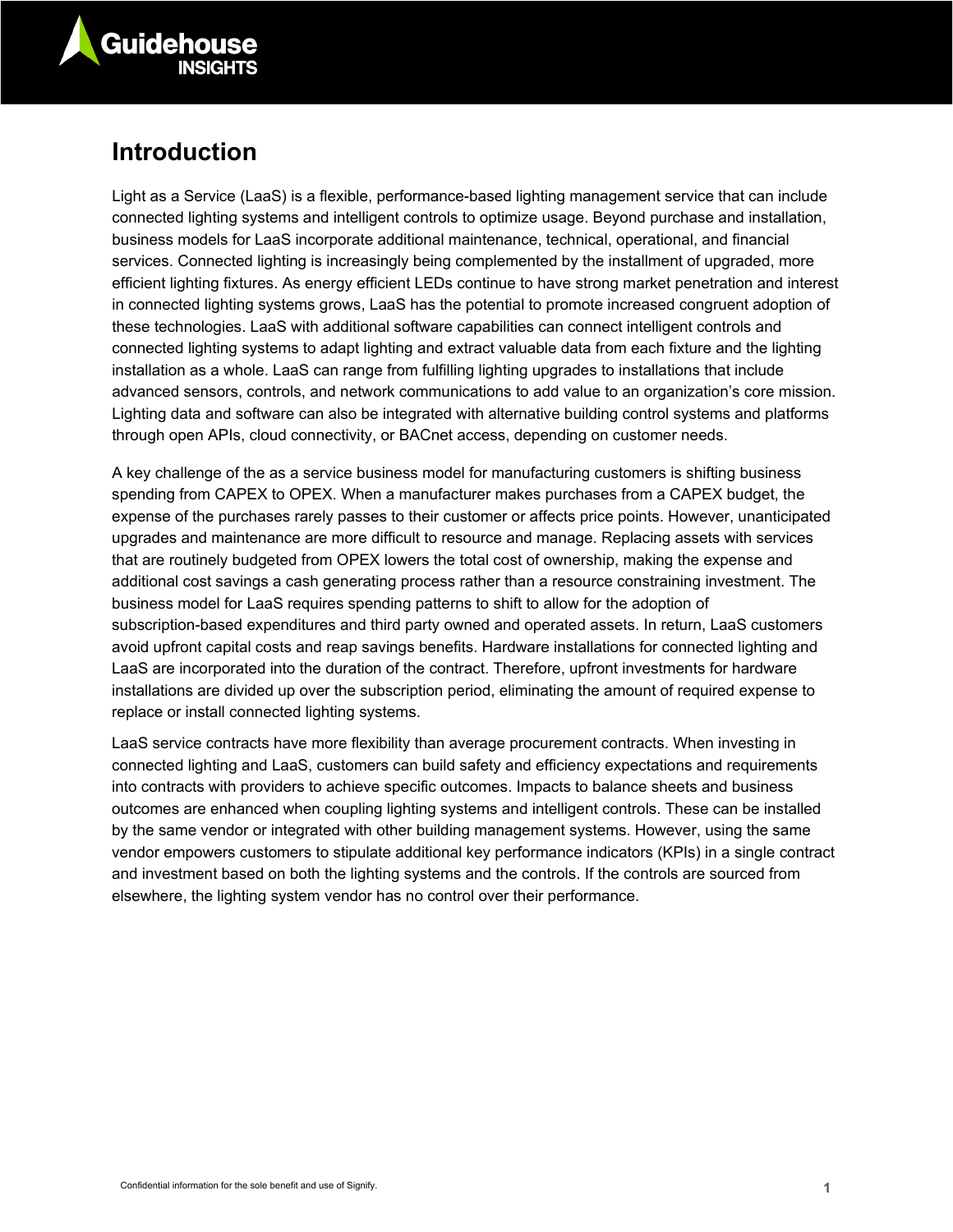Manufacturers often have to make long-term operational and financial decisions about several assets that they own, operate, and maintain. As mentioned previously, LaaS offers customers the opportunity to require that certain KPIs are met over the duration of the contract. For example, a customer can request an energy performance contract where energy savings must exceed a certain percentage annually and require the LaaS provider to share aggregate lighting data as evidence of increased efficiencies and associated cost savings. Additional KPIs can be measured and evaluated throughout the customer/provider relationship and contract period. Lastly, installations can be tested in one area of operations and scaled up after proof of concept phases as KPIs are met and evaluated. The desire to reduce operational responsibilities and yield additional value from assets has led to manufacturing being identified as a prime candidate for LaaS offerings where KPIs can be predetermined and delivered. In this white paper, Guidehouse Insights evaluates the market cornerstones, benefits, and challenges for connected lighting and LaaS, offering recommendations for manufacturers looking to enhance and upgrade lighting systems.

## **The Market**

LaaS offers competitive pricing while outsourcing the installation, management, and maintenance of large industrial lighting systems. For manufacturers, LaaS can enhance substantial building renovations by reducing energy costs and consumption and transferring lighting maintenance and management to a third-party provider. On average, energy savings generated by the fifth year of an LaaS contract exceed the total costs of LaaS over the same period. Over a longer contract period, further savings generated by LaaS can be allocated elsewhere in the business. These longer contract periods for LaaS reduce the recurring service and subscription fees, increasing initial and year-over-year savings. Lighting can be made operational before the installment is paid off. The benefits of this business model include immediate savings, upgraded working environments, and advanced lighting metrics for risk management, safety, and sustainability. Outsourcing lighting management also creates savings by reducing employees' time spent on lighting management and maintenance and by enabling remote operations, reducing travel to and time spent on the premises.

Big data is creating additional value for as a service business models, introducing data monitoring and management in manufacturing environments to integrate all areas of an operation. A key driver for LaaS is the proliferation of programmable sensors for data collection in industrial environments. Life cycle maintenance has historically been centered on replacing lamps and ballasts, cleaning luminaires, and ensuring that there are no faulty components within the lighting system. With LaaS, life cycle maintenance is greatly reduced compared with legacy lighting systems through creating resources for maintenance of sensors and other system components. The adoption of building codes such as the WELL building standard; new data standards for collection, security, and privacy; and the proliferation of remote services are accelerating these trends.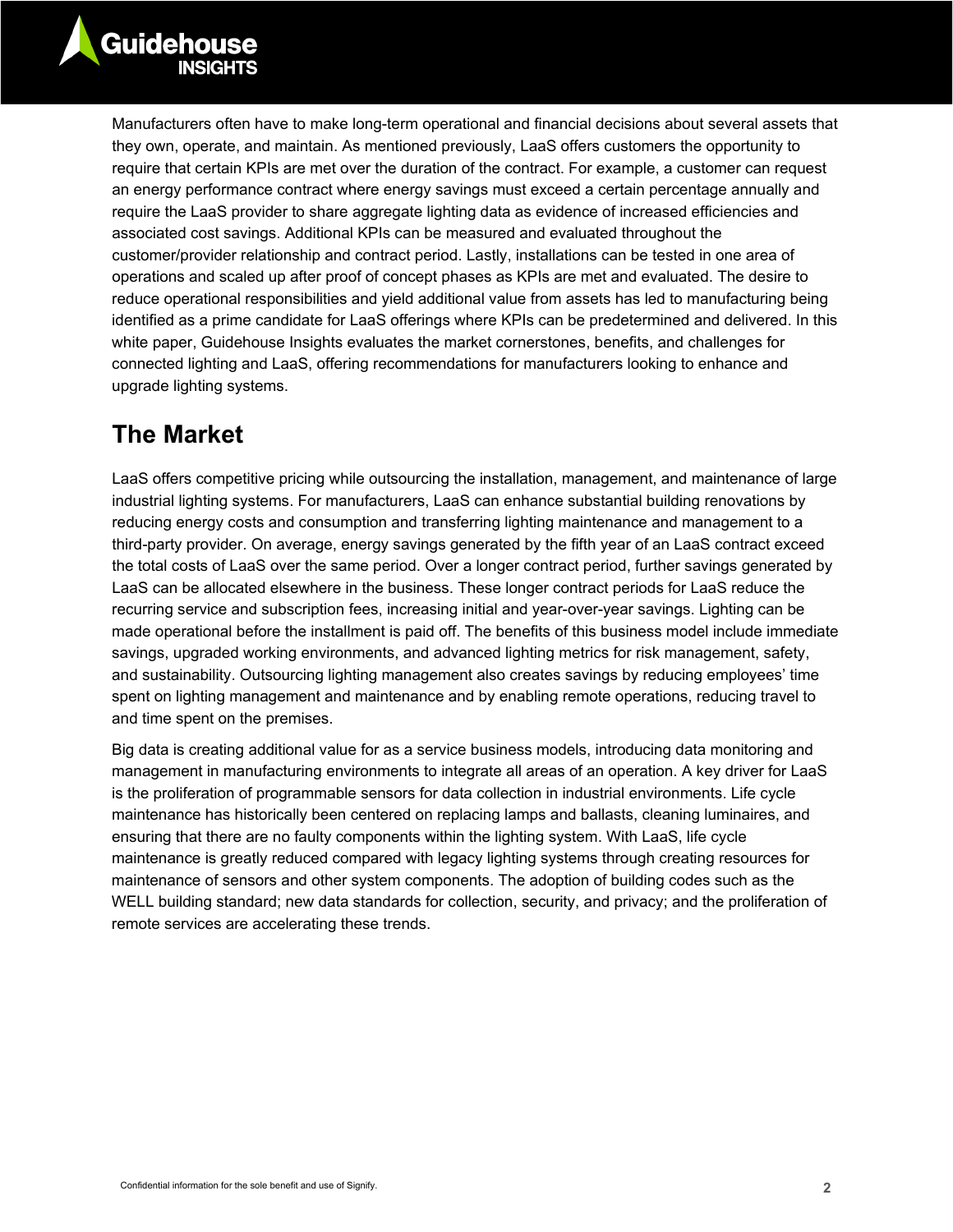The limited mobility and economic impacts of the global COVID-19 pandemic have created delays in new product development and distribution across manufacturing from the aerospace and automotive sectors to food, pharmaceuticals, rail, and transportation. The pandemic has also illuminated the benefits of shedding the burdens of capital assets in favor of cash flow. Downtime and cash flow are new incentives to pursue renovations and adopt as a service business models with cost savings in mind before ramping up new production. LaaS investments can be financed with the very cash flow that they produce in savings and remove liability associated with directly owning and operating lighting assets. Manufacturers that possess inefficient or outdated lighting fixtures requiring significant maintenance or are looking at upgrade options should weigh the costs and benefits of deploying LaaS in their environments.

## **Financial Challenges and Operational Pain Points**

The shift from CAPEX to OPEX can be a major pain point for manufacturers, often requiring changes in business and operational thinking. By shifting from a traditional systems procurement mindset to a service perspective, LaaS provides financial advantages to manufacturers beyond moving investment from CAPEX to OPEX. End users receive the products and services that they want and need without buying and maintaining assets. The LaaS provider owns the physical lighting infrastructure, leaving the end user free to enjoy the energy and maintenance savings. LaaS offers a predictable ongoing payment schedule that is often easier to budget for than a massive upfront investment while lowering the monthly/annual subscription fees for longer contracts. In terms of the ROI, the costs of LaaS and its energy consumption are typically less than the energy and maintenance costs of the legacy system in place. Lastly, contract durations can be implemented based on energy usage and lifetime of the lighting system, resulting in contracts that encourage immediate cost savings to produce cash flow.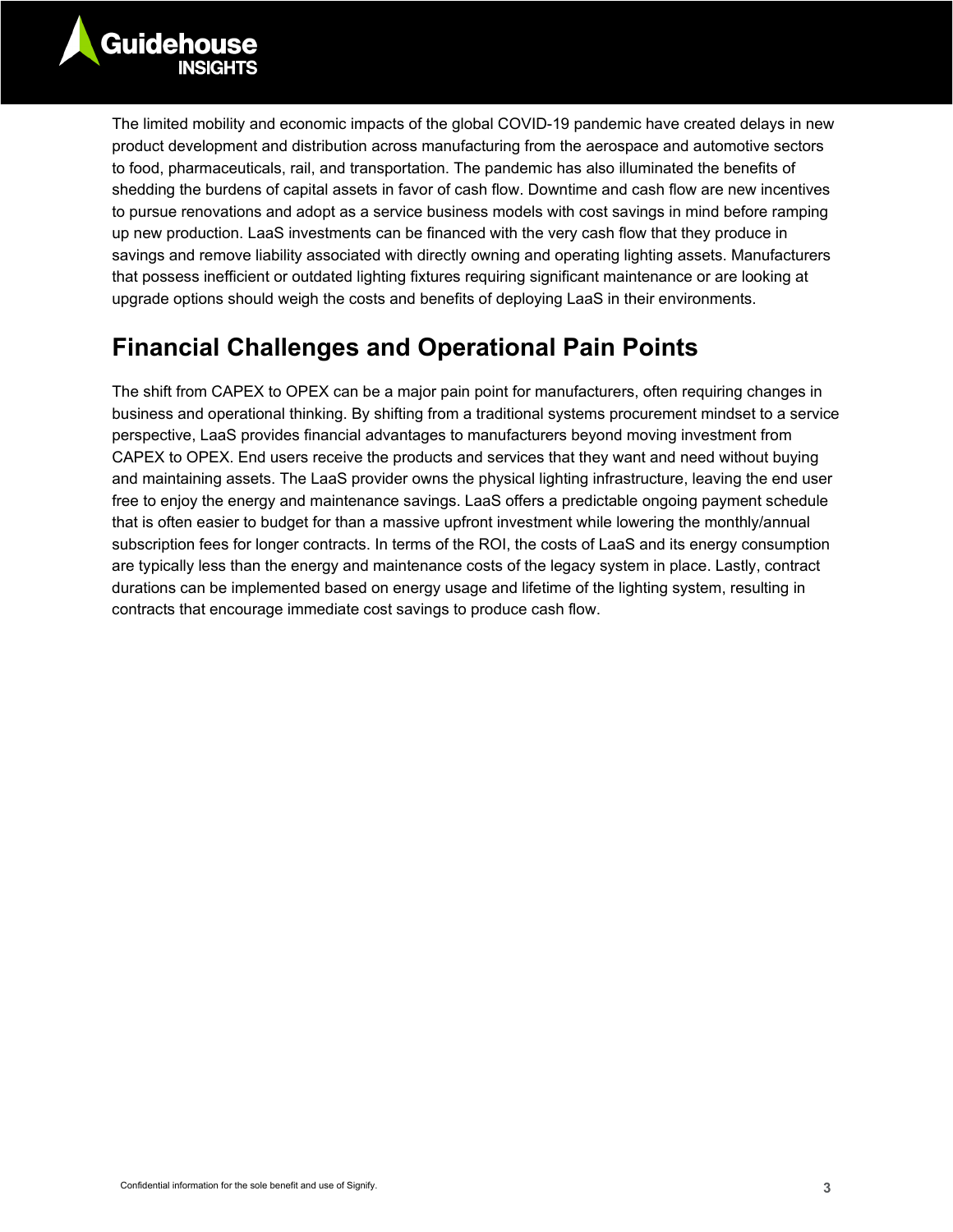For example, a 10-year contract with hardware installation costs distributed over the length of the contract provides an affordable annual subscription while increasing annual energy savings and ROI. Maintenance requirements and upgrades are built into contract agreements, shifting reliability and responsibility to the lighting system supplier. Cost and energy savings are realized in year 1, while the full installation fees may not be paid in full until years later based on annual costs and contract duration. This financing flexibility alleviates large upfront investments to generate immediate savings. Therefore, year 1 investments in LaaS can drastically improve the balance sheet for year 2, as shown in [Figure 1.](#page-4-0)

#### <span id="page-4-0"></span>*Figure 1 LaaS Energy Savings and ROI Potential*



*(Source: Signify)*

#### **Reduced Energy Consumption**

Managers of plants, warehouses, and factories used for manufacturing goods around the globe often lose energy from outdated commercial lighting fixtures, knowingly or unknowingly. While legacy investments are meant to endure long life cycles, unnecessary consumption leads to high levels of energy waste that render lighting systems inefficient. However, installation of a connected lighting system is more likely to follow the replacement life cycle. It is generally more common for buildings to retrofit lighting systems when there is a viable business case (i.e., tax or government incentives) or after experiencing a failure from the existing lighting system. Combining connected lighting controls with a lighting retrofit—to LEDs for example—creates a more valuable and viable business case for investment. LaaS can also incorporate sustained ROI metrics and annual energy benchmarks from the provider into contracts.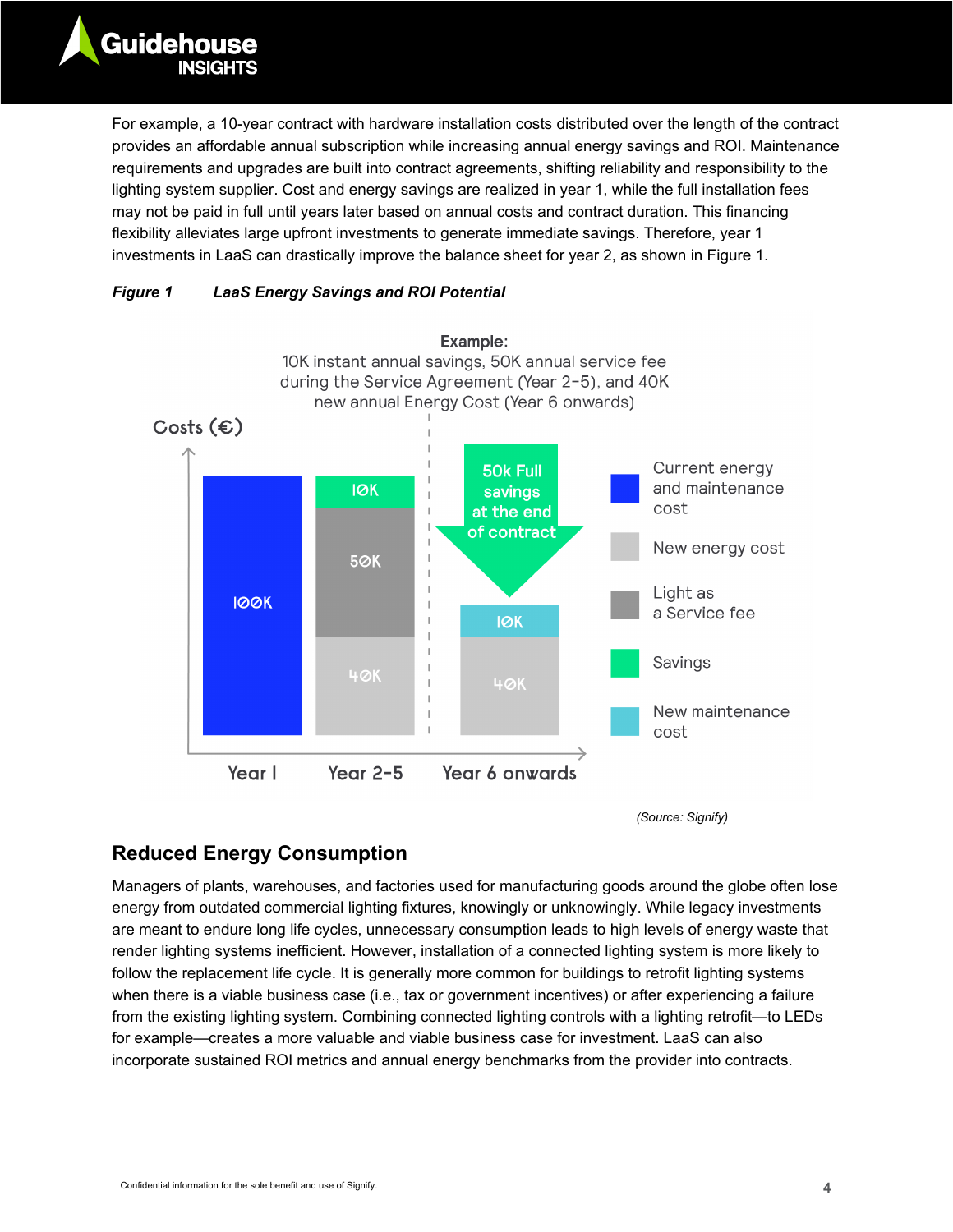Upgrading to LaaS can accelerate any long-term renovation plan. While maintaining budgets seems incongruent with the decision to rip and replace fixtures, connected lighting can reduce lighting energy consumption by at least 50% and optimize the utility of lighting systems to add value to business planning and operations. Depending on the severity of energy waste per location and the age of the current lighting system, adding intelligent controls to connected lighting can increase savings up to 90%. Smart controls can maximize savings by using a smart lighting platform to dim luminaires in response to bright noontime light or in unoccupied areas of an office. In addition, retro commissioning a component for system optimization can provide increased energy savings. System optimization includes mechanisms that ensure the lighting system is operating as planned and provides the ability to adjust light timing or light level based on collected data. The continuous gathering and analysis of data can be used to facilitate the system continually meeting the needs and schedules of occupants over time.

#### **Increased Safety and Sustainability**

Upgrades to lighting with connected lighting and LaaS positively affect the health and safety of workers in manufacturing plants and warehouses. At the same time, these investments influence an organization's bottom line and provide data-driven metrics to bolster decision-making. Better lighting reduces the risk of accidents by illuminating machinery, walkways, workstations, and appropriate safety signage. LED lighting reduces the appearance of shadows, has little lumen depreciation, and can be adapted with lenses to create illuminating light beams, ensuring that employees and visitors can see and avoid potential hazards and collisions. In addition, some manufacturers may no longer have use for inefficient high intensity discharge lamps. LaaS can be structured to adhere to and enhance safety requirements in a given manufacturing environment and can be remotely adjusted to meet shifting priorities and complement uptime/downtime or scheduled maintenance.

LaaS functions as a simple and scalable solution for building managers who prioritize energy savings, sustainability, and regulatory compliance. In many parts of the world, manufacturing is considered critical infrastructure, including the production of primary metals, machinery, electrical equipment, and transportation equipment. Defense, commercial, retail, and travel industries are all dependent on aerospace, automotive, and transportation manufacturing to a degree. Also, the production of food and pharmaceutical drugs sustains social health and well-being. LaaS is seen as a life cycle investment to improve and upgrade critical infrastructure that advances environmental, social, and governance (ESG) goals. LaaS helps to reduce carbon emissions by lessening the amount of energy used in a manufacturing setting, increasing sustainability and providing a record of evidence for reduced energy consumption. LaaS also lends itself to the advancement of a circular economy in a global effort to minimize waste and reuse goods and materials by adding value to products and installations. These factors can improve a manufacturer's image as an ESG leader and advance sustainability. ESG leadership can improve company ratings, promote brand recognition, and drive new investments.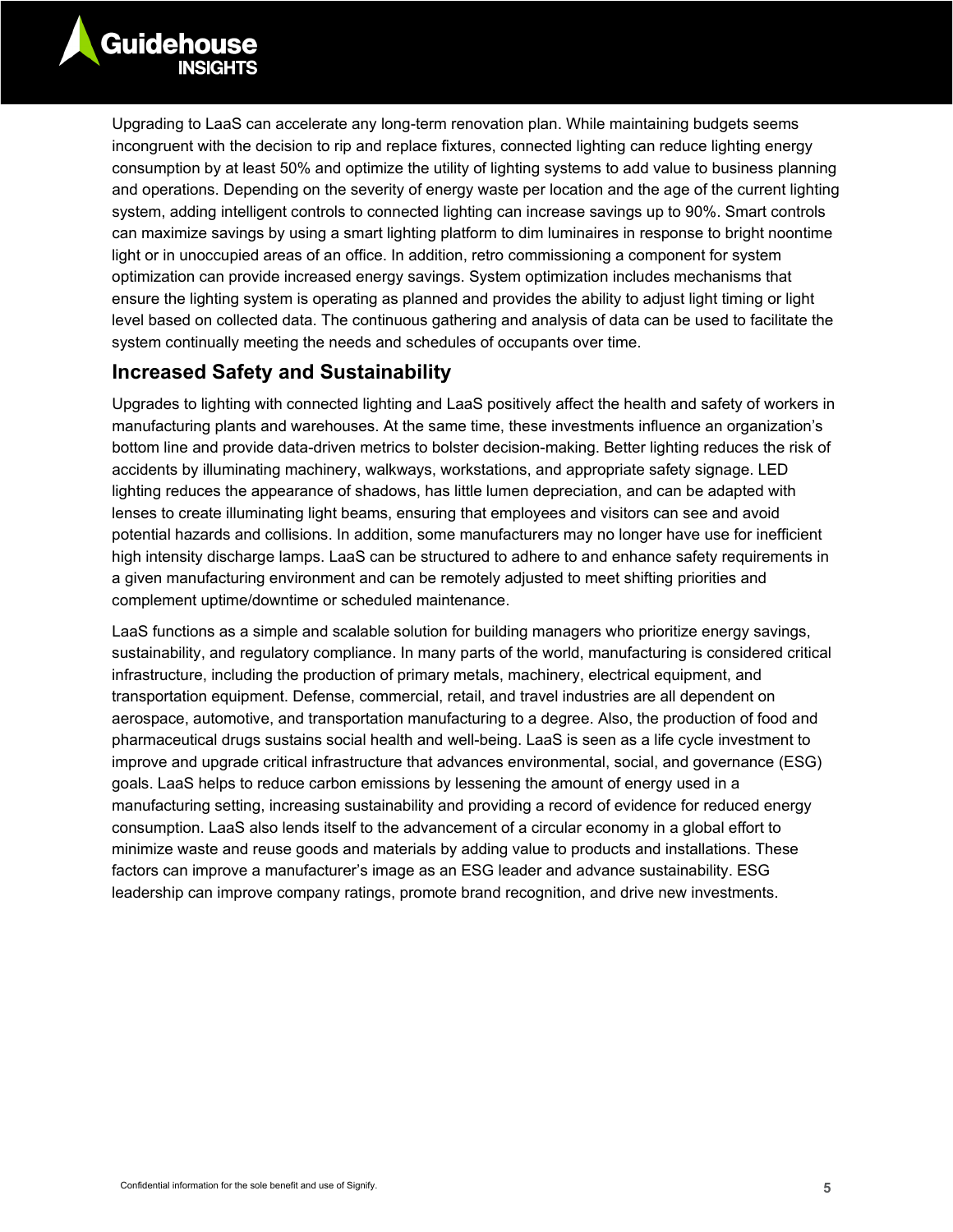

## **LaaS Market Adoption Barriers**

A major hurdle for LaaS investment is the bureaucratic process associated with transferring CAPEX requirements to OPEX and passing on responsibility within an organization. This shift requires an understanding of the as a service business model, an operational mindset change, and buy-in from executives and stakeholders across the organization. Breaking new ground for LaaS in any manufacturing environment will likely require adjusting change management goals and deliverables, affecting teams across departments. These departments can include (but are not limited to) finance, legal, and IT. Facilities managers typically assume responsibility for charting the course of an LaaS project and keeping it on track. While those in charge of purchasing may prefer shorter-term investment contracts or subscriptions, LaaS offers a more beneficial long-term ROI over solutions with shorter contracts that need continuous approval and resourcing. Short-term purchasing detracts from long-term durable solutions and relationships. In contrast, long-term services promote the creation and development of longer-lasting materials, user-friendly products and services, and trusted business relationships between customers and providers.

Awareness of potential energy and cost savings and education for new technology and software use cases are other key hurdles for LaaS deployments. Building owners and managers are not typically tasked with staffing requirements for complex control systems or IT operations. Intelligent controls for digitally connected systems require increasingly sophisticated software and may lead to a potential overlap of end users' operational roles and responsibilities. This overlap might lead to unique challenges for managing the transition to LaaS. Although outsourcing can offer a solution to human capital shortages stemming from an aging workforce, some companies may opt to invest in training to shore up digital skill sets for traditional roles in facilities management. A sustainability facility professional certification from the International Facility Management Association—which focuses on systems training for workplace and Internet of Things technology—is one option for building owners and managers who prefer to retain management of connected lighting and smart building solutions in house.

## **LaaS Global Market Outlook**

The as a service business model is used across various industries and is gaining popularity as new technologies emerge to add value with data and connectivity. This business model provides benefits in three ways by furnishing capital, providing continued maintenance, and ensuring a high performing system while allowing customers to outsource select areas of their business over time. Transferring the responsibilities to LaaS providers ensures that features and upgrades are kept up to date with market and technology developments. Increased adoption of smart, connected building devices and control systems coupled with the drive to meet sustainability goals will likely enable LaaS business models with beneficial contract terms and immediate recognition of cost and energy savings.

Guidehouse Insights estimates global LaaS revenue at \$1.1 billion in 2021, growing to \$3.8 billion by 2030 at a compound annual growth rate of 15.0%. The number of companies offering service business models is increasing to meet the changing lighting landscape within commercial buildings for expansion into more connected systems to propel the broader intelligent building market. Declining prices of LEDs help to drive the LaaS model, as companies see increased energy savings coupled with more controllability and value-add services with this technology. Significant growth is expected within the LaaS market, but LaaS is still a small share of overall lighting-related revenue.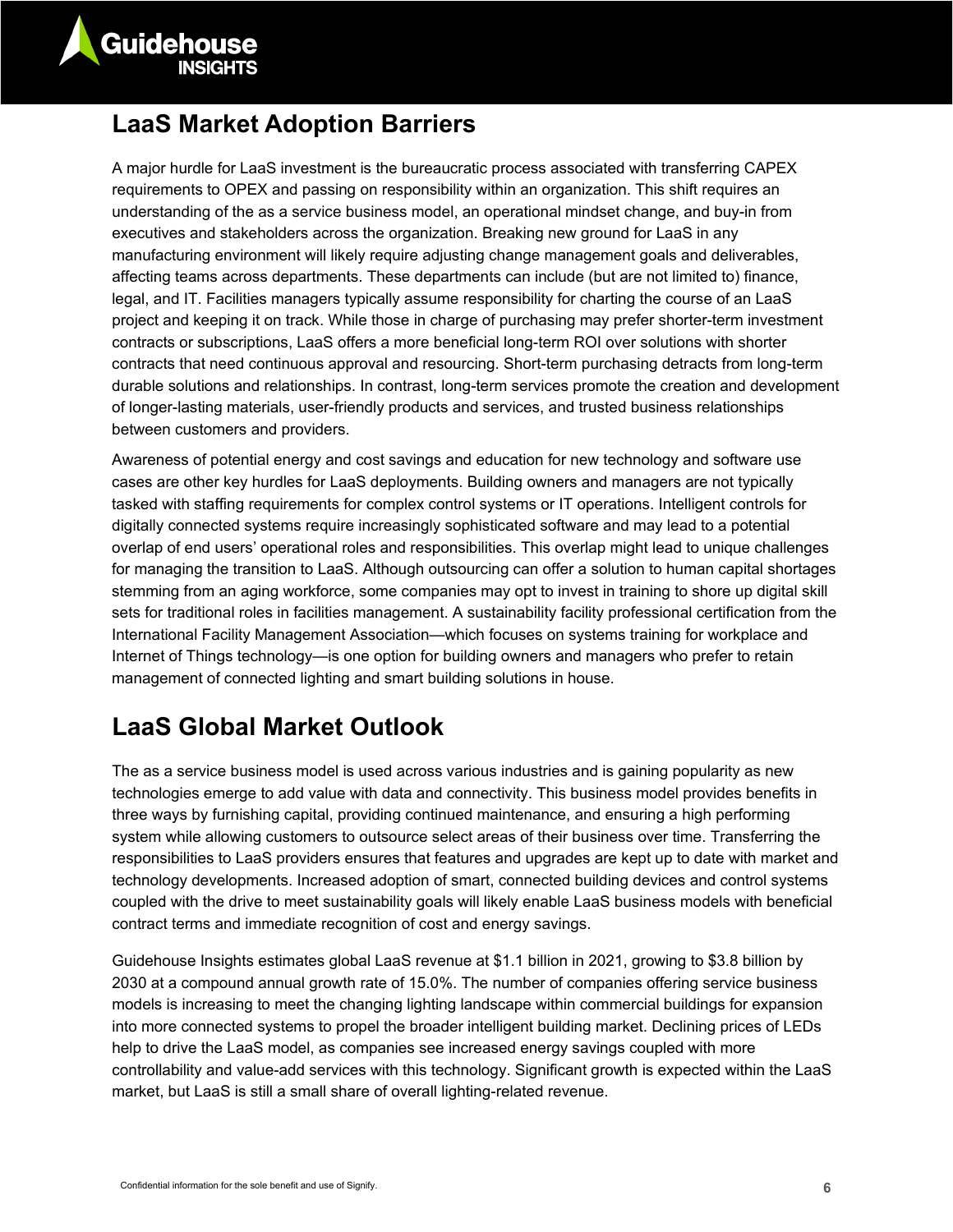Globally, North America is anticipated to maintain the largest market share of revenue over the forecast period, followed closely by Europe. Current penetration is estimated between 30% and 40% in North America and between 20% and 30% in Europe. In Asia Pacific, connected lighting has yet to achieve widespread adoption, but the large building stock and potential overlap with asset tracking objectives make LaaS a strong business opportunity in the region. Latin America makes up a small portion of global LaaS revenue along with the Middle East & Africa. These regions have been slower to adopt lighting controls and building management technologies; therefore, the benefits of connected LaaS have yet to drive market opportunities.





*(Source: Guidehouse Insights)*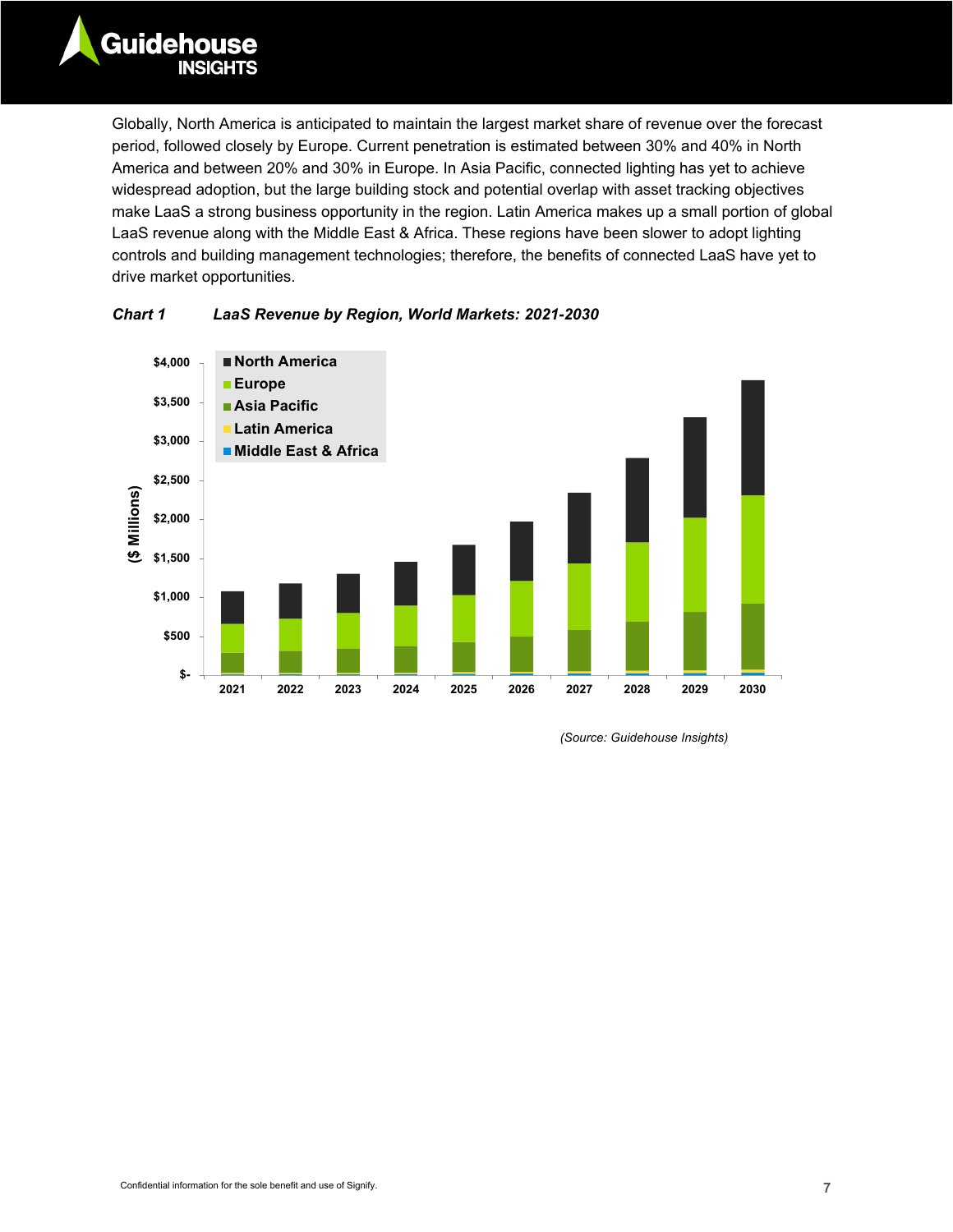

Turnkey services, an all-inclusive LaaS offering, is a growing service area within LaaS contracts. With a turnkey solution, the lighting vendor provides all aspects of a lighting system:

- **The plan and design stage** allows the provider to audit existing lamps and luminaries, including lamp types. This stage also allows the provider to gather data on utility expenses and floor plans and create a customized solution for each building owner or operator's needs and verify compliance with local, state, and government building codes and regulations.
- **Installation** includes removing old luminaires, fitting the new equipment, and commissioning the lighting system, such as lamps, luminaires, and controls (if applicable).
- **Operation, maintenance, and optimization** fall under an umbrella of program management of a lighting system. This area incorporates life cycle maintenance, system optimization and commissioning, and continued support for the building.
- **Financing and rebates** include aspects of the traditional financing model. In addition, this step includes research for and application of manufacturer, utility, and government rebates that can be applied to the cost of the system, increasing client savings.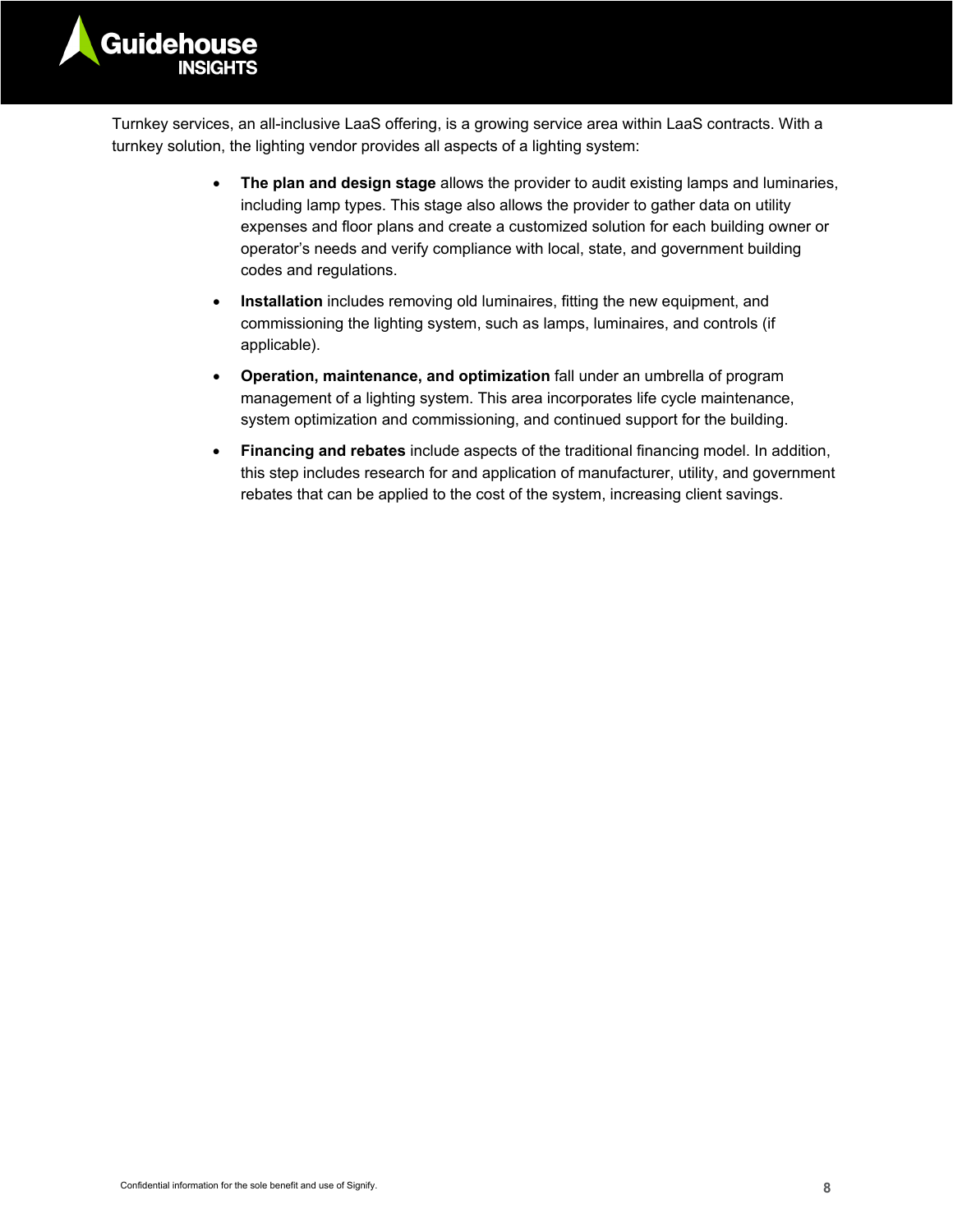Turnkey LaaS offerings provide a manufacturing facility with the option to have a high functioning lighting system without the required knowledge of operating a connected lighting system complete with sophisticated software and controls. This provision allows companies to prioritize core areas of their business rather than taking time to focus on the operations of their lighting systems. Turnkey LaaS offerings also offer the foundation for integration of other building systems into the as a service business model.





*(Source: Guidehouse Insights)*

# **Signify's LaaS Offering**

Signify's connected lighting systems, intelligent control systems, and software increase occupant safety, productivity, and comfort. Signify's LaaS offering can be remotely managed to adapt lighting and provide actionable insights that help create a safe work environment. LED lighting provides long-term safety by giving customers the ability to adjust light levels and quickly and easily improving visibility at the facility. Sensors and data analytics capabilities provide historical and real-time data on lighting system activities and trends to improve functionality and maintenance. Building managers can remotely assess, optimize, and manage energy usage, lighting conditions, space and safety requirements, and workplace designs. In particular, Signify's connected lighting system offers luminaires with integrated sensors capable of sharing data on occupancy, activity patterns, temperature, humidity, and daylight levels.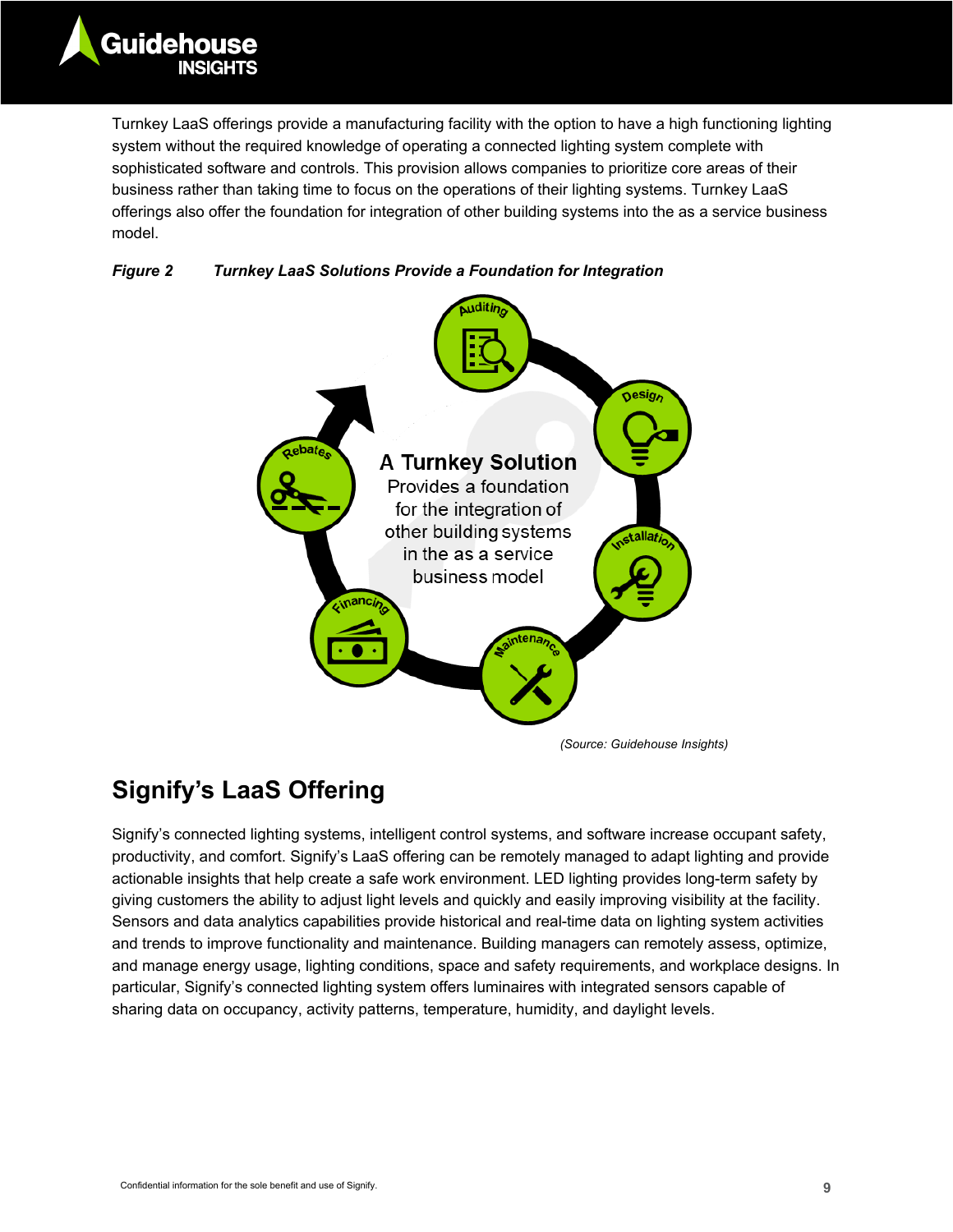The sensor technologies underpinning Signify's connected lighting services detect light levels and collect data on energy consumption and usage. This data can be used to tweak lighting settings or predetermine lighting schedules based on planned activities and operations. The as a service component takes the control system off premises, migrating the data and control to the cloud. Any end user in a manufacturing environment who wants to shift responsibility to the service provider for lighting to maximize efficiency and cost savings can adopt LaaS. The data and control systems' functionality is scalable, including options for presence detection and occupancy tracking. Signify customers own and have access to their data, which Signify agrees to aggregate for internal business use only. Signify does not store or share any customer data beyond contract terms.

With Signify's LaaS offering, customers receive the technology and subscription service in addition to support on installation and maintenance and control systems. Signify outsources installing lighting systems correctly and efficiently and maintaining lighting systems to lighting experts and technicians. The company employs control system experts who travel to customer locations in the first or second year of a contract, even for remote LaaS operations. These lighting specialists assess the connected lighting systems, analyze the data and efficacy of the system since installation, and recommend any adjustments to optimize the system on a case by case basis. These visits also allow customers to provide Signify with direct feedback. LaaS can also provide a sustainable test case for the integration of other data and control systems purchased and operated as a service from a third-party provider.

## **Real World Examples**

As a vendor of LaaS, Signify owns the lighting and luminaries that they provide and install, charging a monthly service fee for controlling illumination levels and performing software updates and maintenance. At the end of a 10-year contract, end users have the option to extend Signify service or buy back the lighting equipment to own and operate in house. Signify's technology is currently deployed in many use cases across several industry verticals, including retail, manufacturing, transportation, sports, and horticulture. As a case study in adopting a circular economy strategy in Europe, Signify has deployed LaaS at the Schiphol Airport; at the High Tech Campus research park in Eindhoven, the Netherlands; and with Bruynzeel, a Dutch manufacturer of shelving and cabinetry in the Netherlands. These contracts include KPIs for specifying lighting levels and reusing materials and luminaries. For one customer, a medical device wholesaler, Signify's LaaS provided an opportunity to renovate lighting by adopting a circular pathway in line with circular economy initiatives. Feedback from the customer about the new lighting system indicated a positive impact on the health and wellness of its employees.

In Spain, one Signify customer in the steel and mining industry replaced more than 800 metal halide lamps and 50,000 fluorescent tubes in over 120 production and commercial locations. Before upgrading to Signify's LaaS and replacing lighting with LEDs, the customer had yellow-colored lighting and experienced frequent outages and maintenance. After Signify's installation, the customer experienced white light and received an award for the level of materials recycled in the renovation. Feedback from the customer about the new lighting system showed positive impacts on energy savings, relief from maintenance responsibilities, and improved working conditions. The customer also highlighted the ease of communication with and responsiveness of Signify, stating that one email is enough to resolve any issue.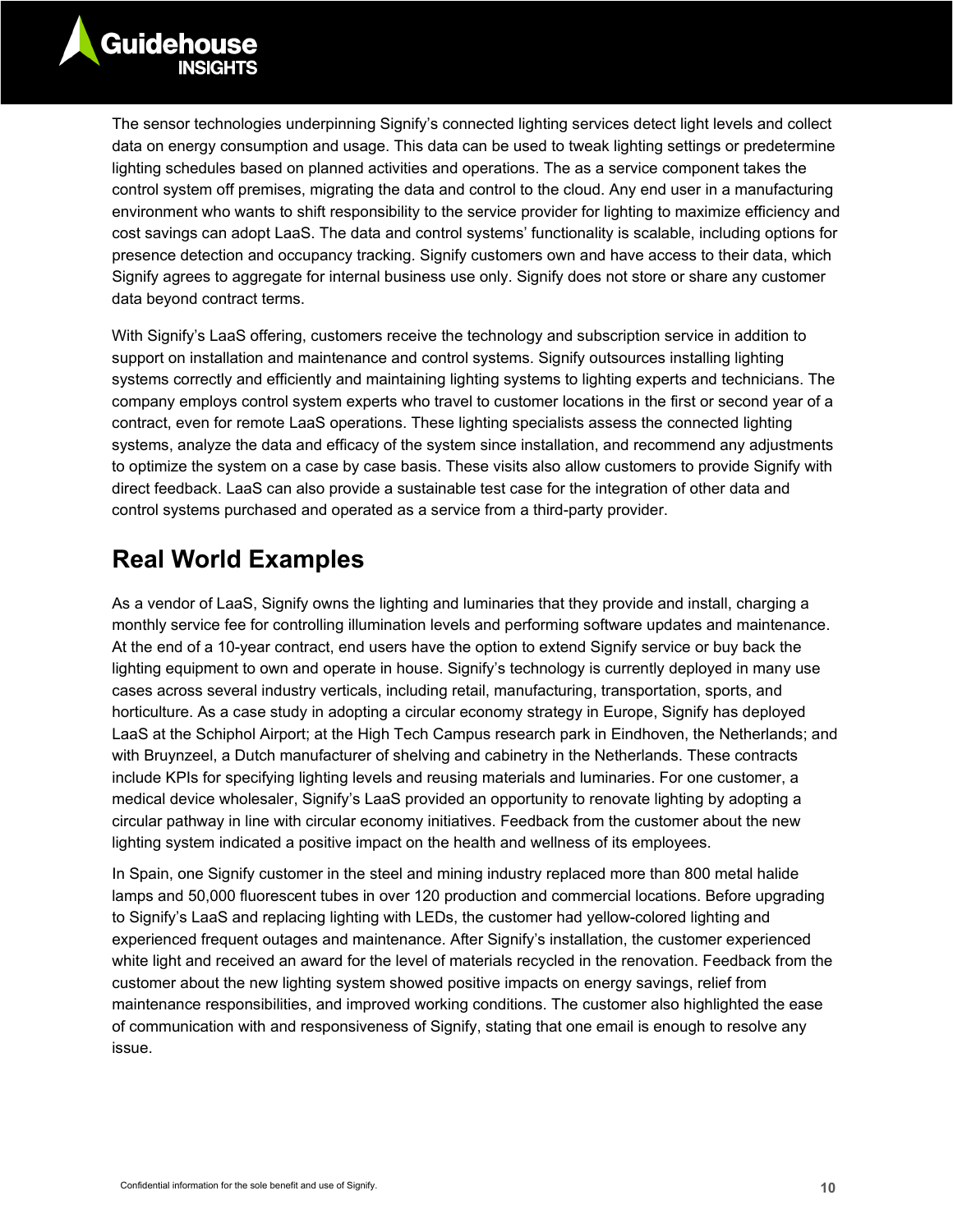

In 2020, Signify entered into a 6-year contract agreement with a European industrial company deciding to upgrade to LED lighting as part of a renovation project for one of its largest locations. With locations in over 80 countries, the company supplies over 3 million customers worldwide. The Signify LaaS solution was selected by the company to achieve increased energy and maintenance savings on its balance sheet. The contract replaced lighting fixtures on a 1:1 ratio in the most used areas of the industrial site during hours of operation, including workspace, office space, storage, and parking areas. The solution also provides enhanced lighting in areas used for product quality control and testing. Before installation, Signify conducted a full equipment audit of existing lighting and completed a systems design for its connected lighting service. The Signify service solution included the removal of old luminaries, recycling and disposal of existing materials, installation of new LED luminaries and their designated power meter, and testing and configuration of the replacement system. As a result, Signify handled full management of the new lighting system, including operations, maintenance, performance, data analytics, training, and record keeping.

Pricing for Signify's LaaS solution is a fixed-term annual subscription over the contract lifetime beginning after the new lighting system has been installed, tested, and certified to meet operational standards. Signify's KPIs for this customer included commitments on installed power capacity, light levels and luminosity, and 90% uptime as a measure of total non-operational luminaries compared with the total number installed. All KPIs are compared against the performance of the replaced lighting system year to year. The annual energy and maintenance savings for the customer over the contract period averaged €2,156 (\$2,581) per year. Compared to the existing solution, the Signify LaaS generated €2,282 (\$2,732) in savings in year 1 for the site, with cumulative net savings projected to reach €103,908 (\$124,535) by year 6. Annual CO<sub>2</sub> emissions were reduced by a measure of 26 TCO<sub>2</sub> or total CO<sub>2</sub> per year for the duration of the contract. Based on these projections, the savings derived from the Signify LaaS solution for this customer will exceed the total price of the installation and service fees by year 6.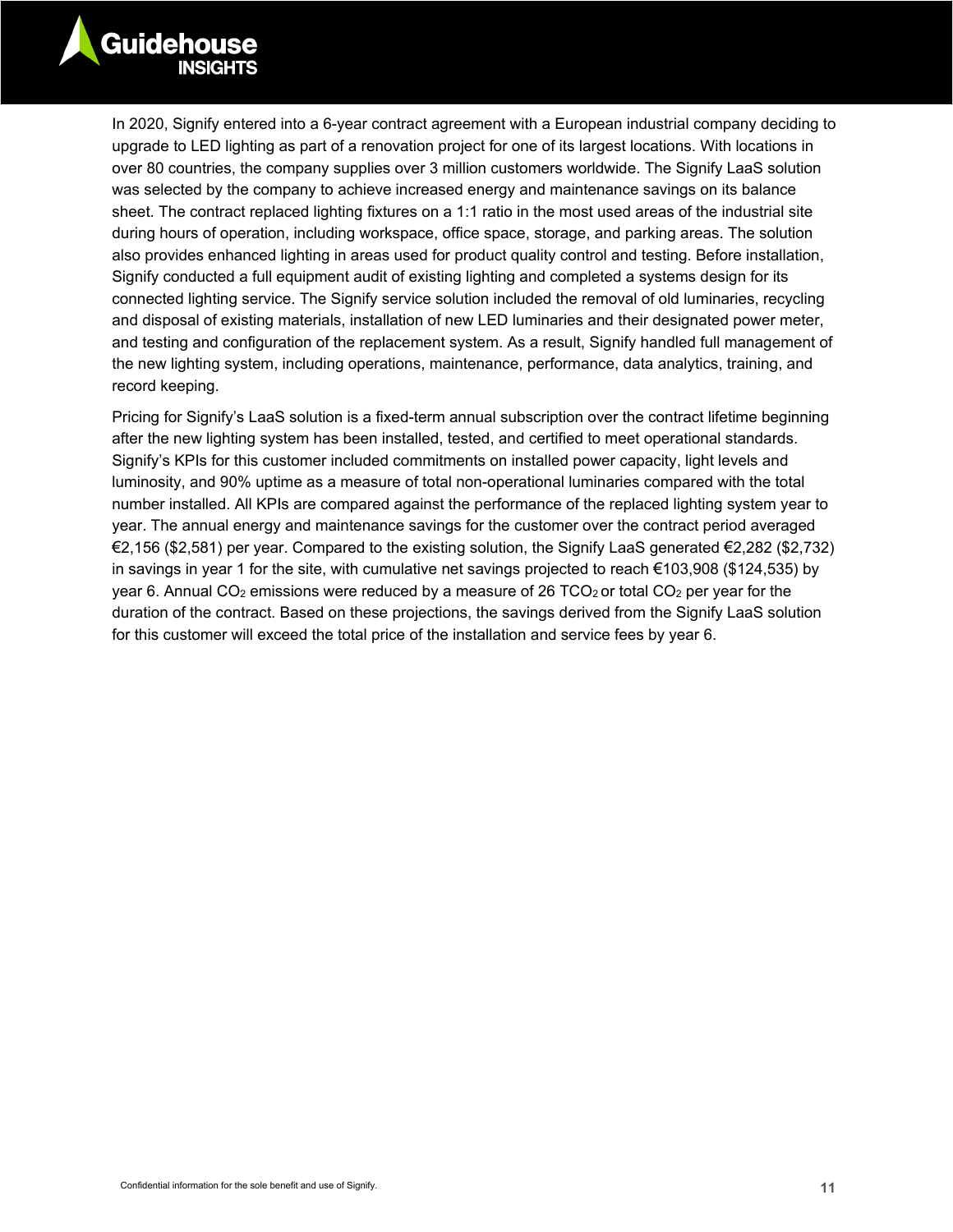

#### **Conclusions and Recommendations**

- **Embrace as a Service Models:** There has been a growing trend of shifting business models to as a service, not only in software and commercial markets but also in residential, consumer, energy, and transportation markets. Adoption of LaaS requires a paradigm shift in thinking regarding lighting and connected technology and a shift from CAPEX to OPEX spending. LaaS offerings can include a wide range of features and functionality that can be built into subscription services that vary from vendor to vendor and client to client, as these solutions are highly customizable and often tailored to meet individual needs. Preparing this transition and its requirements before selecting a vendor will allow end users to place more emphasis on selecting the right system and service capabilities. Further adoption of these technologies should lead to healthy competition for the most robust and sustainable solutions.
- **Promote Sustainable Business Relationships:** Through the benefits of this emerging business model and the increased creation of long-term relationships, the ecosystem of providers is shifting. Lighting manufacturers are expanding relationships and developing trust with existing customers. Beyond lighting vendors, companies already involved in retrofits and facilities management can gain footing in the LaaS market by providing services through all stages of a lighting upgrade from planning and design to installation, management, and system maintenance. These bolstered and extended relationships encourage sustainability and enhance customer service across the market.
- **Enhance Safety and Reliability:** Executives and managers are committed to safe and reliable operations, which can only be strengthened by upgraded and enhanced lighting systems. Connected lighting, LaaS and lighting controls can help to ensure a safe workplace and provide evidence of compliance with regulatory requirements. Additional data insights can provide new advantages for business operations and outputs while producing energy and cost savings that can be reinvested into production and operations. Energy savings and efficiency are essential features for building upgrades in line with global sustainability goals and leading in this area can be a boon for company reputation.
- **Explore the Long-Term Potential for LaaS:** The LaaS business model incentivizes long-term investment, rewarded with upfront savings. The future of LaaS will likely continue to scale to meet customer requirements, integrating data from Internet of Things devices, and adapting to meet human-centric needs. As more service models add value across manufacturing, connected lighting and LaaS offer a low cost, high reward solution for lighting replacement and upgrade initiatives.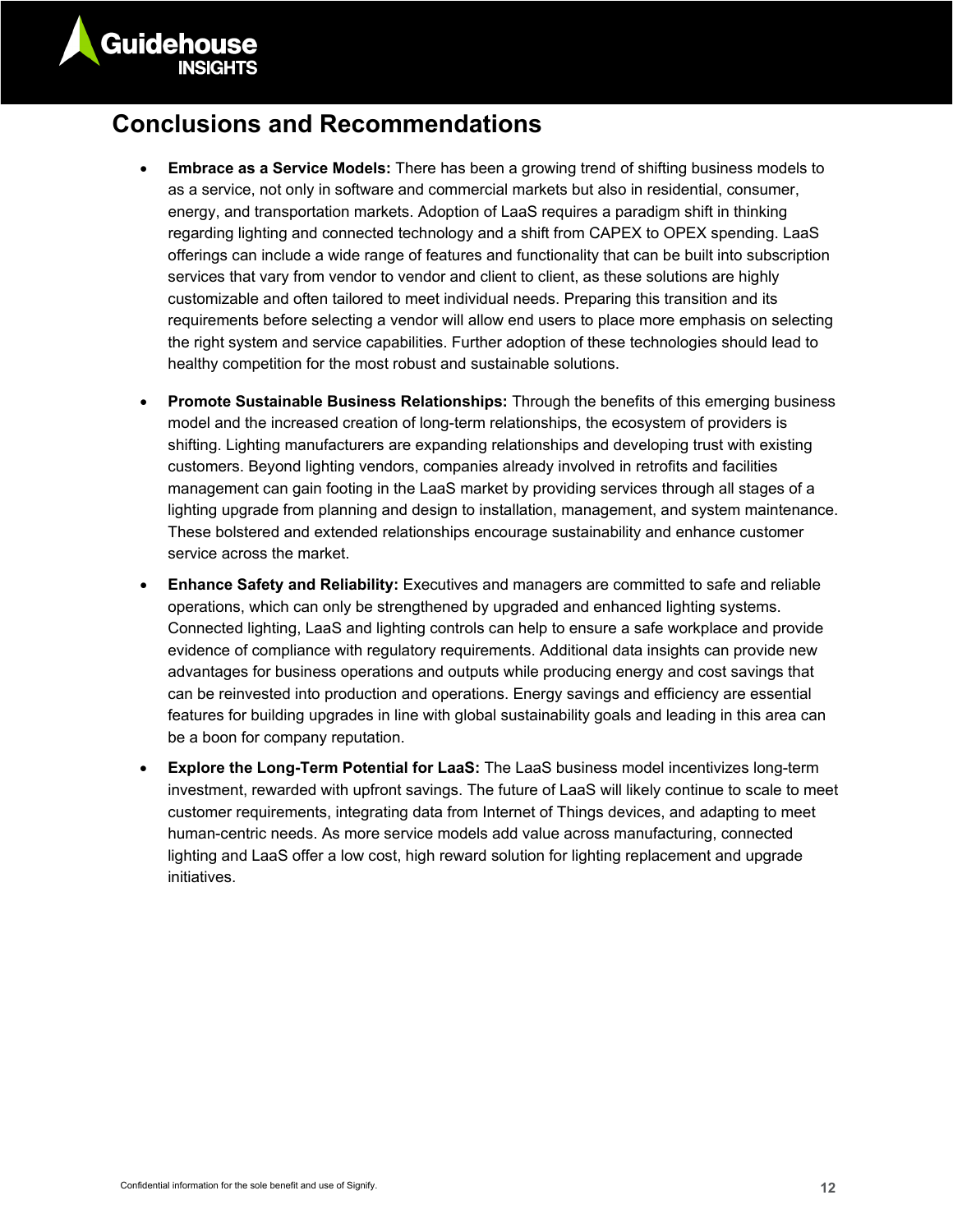

## **Notes**

CAGR refers to compound average annual growth rate, using the formula:

CAGR = (End Year Value ÷ Start Year Value)<sup>(1/steps)</sup> – 1.

CAGRs presented in the tables are for the entire timeframe in the title. Where data for fewer years are given, the CAGR is for the range presented. Where relevant, CAGRs for shorter timeframes may be given as well.

Figures are based on the best estimates available at the time of calculation. Annual revenue, shipments, and sales are based on end-of-year figures unless otherwise noted. All values are expressed in year 2021 US dollars unless otherwise noted. Percentages may not add up to 100 due to rounding.